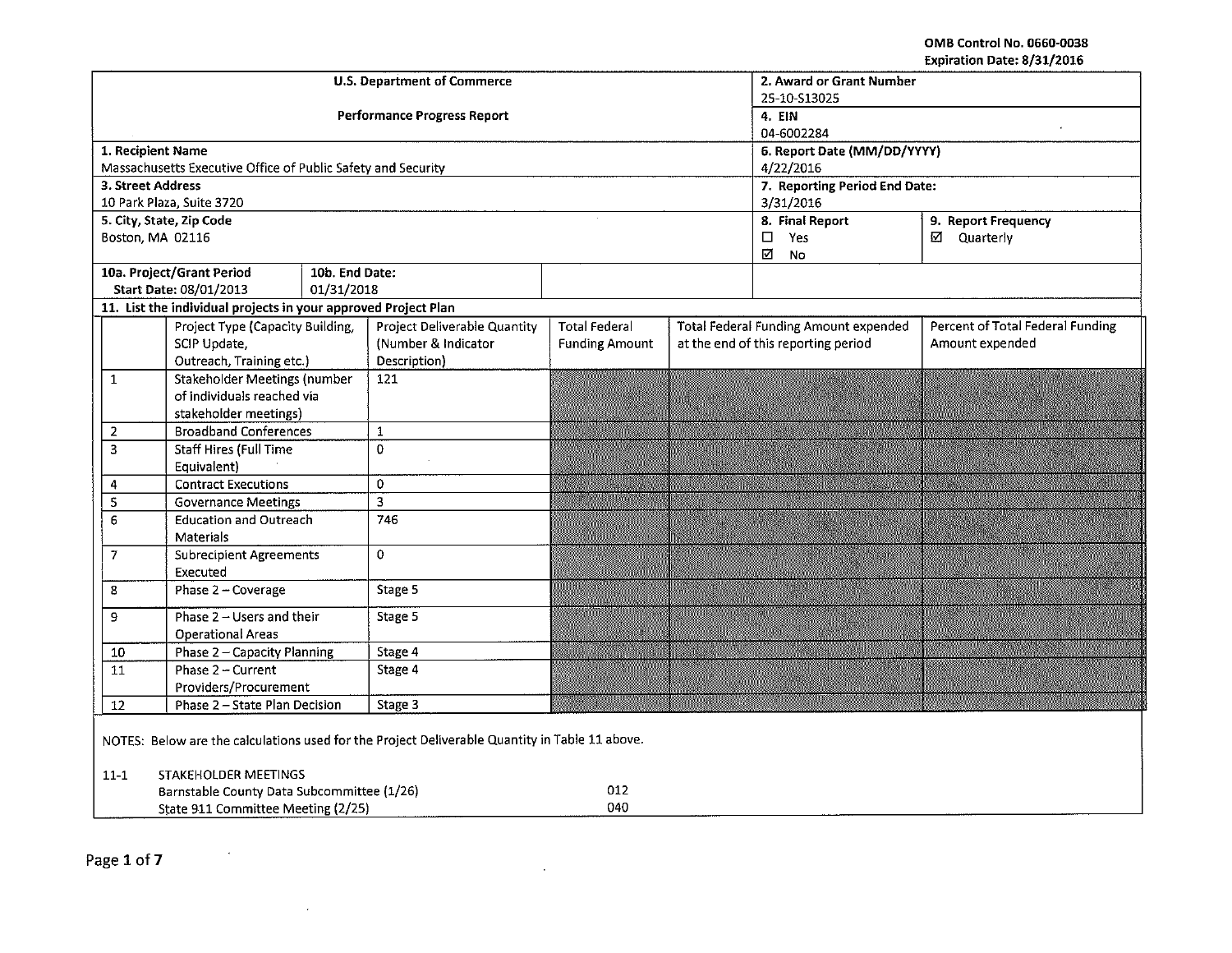|          | Governor's Briefing (2/16)                                                                                                         | 015                                                                                                                                                                              |
|----------|------------------------------------------------------------------------------------------------------------------------------------|----------------------------------------------------------------------------------------------------------------------------------------------------------------------------------|
|          | Carlisle Wireless Advisory Committee (2/23)                                                                                        | 004                                                                                                                                                                              |
|          | Recurring Stakeholder Meetings                                                                                                     | 050                                                                                                                                                                              |
|          |                                                                                                                                    |                                                                                                                                                                                  |
|          |                                                                                                                                    | 121 stakeholder meeting participants                                                                                                                                             |
| $11 - 2$ | <b>BROADBAND CONFERENCES</b>                                                                                                       |                                                                                                                                                                                  |
|          | International Wireless Communications Expo (Michael Saltzman)                                                                      | 001                                                                                                                                                                              |
|          |                                                                                                                                    | -----                                                                                                                                                                            |
|          |                                                                                                                                    | 001 broadband conference participants                                                                                                                                            |
| $11 - 5$ | <b>GOVERNANCE MEETINGS</b>                                                                                                         |                                                                                                                                                                                  |
|          | SPOC Meeting with FirstNet (2/4)                                                                                                   | 001                                                                                                                                                                              |
|          | Briefing of the Governor of Massachusetts (2/16)                                                                                   | 001                                                                                                                                                                              |
|          | SPOC Meeting with FirstNet (2/26)                                                                                                  | 001                                                                                                                                                                              |
|          |                                                                                                                                    | 003 governance meetings                                                                                                                                                          |
|          |                                                                                                                                    |                                                                                                                                                                                  |
| $11-6$   | EDUCATION AND OUTREACH MATERIALS                                                                                                   |                                                                                                                                                                                  |
|          | Mass.gov/psbo web site visits (estimated based on 1,671 page views)                                                                | 400                                                                                                                                                                              |
|          | Views of ArcGIS.com MA Coverage Objectives Baseline                                                                                | 110                                                                                                                                                                              |
|          | User Sessions on PSBO Blog (852 page views)                                                                                        | 236                                                                                                                                                                              |
|          |                                                                                                                                    | 746 education and outreach materials distributed                                                                                                                                 |
|          |                                                                                                                                    | 11a. Describe your progress meeting each major activity/milestone approved in the Baseline Report for this project; any challenges or obstacles encountered and mitigation       |
|          | strategies you have employed; planned major activities for the next quarter; and any additional project milestones or information. |                                                                                                                                                                                  |
|          |                                                                                                                                    |                                                                                                                                                                                  |
|          |                                                                                                                                    | PSBO Activities: During this quarter, the Commonwealth Public Safety Broadband Office (PSBO) continued to manage the day to day activities of the SLIGP grant. Recurring PSBO    |
|          |                                                                                                                                    | activities include communications with stakeholders and first responders, planning and implementing SLIGP activities, managing content on the PSBO web site, participating in    |
|          |                                                                                                                                    | related meetings and councils, and grant reporting. The Massachusetts SPOC and Project Director also continued to participate on FirstNet organized webinars for SPOC and PSAC   |
|          | members and on calls with the FirstNet Region 1 Liaison.                                                                           |                                                                                                                                                                                  |
|          |                                                                                                                                    |                                                                                                                                                                                  |
|          |                                                                                                                                    |                                                                                                                                                                                  |
|          |                                                                                                                                    | Website Updates and Blog Launch: During this quarter, the PSBO launched a new blog site focusing on topics related to FirstNet. Among the blog articles posted this quarter are: |
|          |                                                                                                                                    |                                                                                                                                                                                  |
|          | Welcome to the Public Safety Broadband Office's Blog (2/8)                                                                         |                                                                                                                                                                                  |
|          | An Introduction to the FirstNet and the National Public Safety Broadband Network (2/23)                                            |                                                                                                                                                                                  |
|          | When Will the NPSBN Be Available in Massachusetts? (3/8)                                                                           |                                                                                                                                                                                  |
|          | Paying for the National Public Safety Broadband Network (3/29)                                                                     |                                                                                                                                                                                  |
|          |                                                                                                                                    | The PSBO continued to update the mass.gov/psbo web site with 13 news and update articles from sources like the PSBO, FirstNet, and Firehouse Magazine. The web site also         |

 $\sim$ 

provides up to date links to Federal partners, broadband resources, calendar of events, frequently asked questions, and other content relevant to the implementation of the NPSBN.

Page 2of7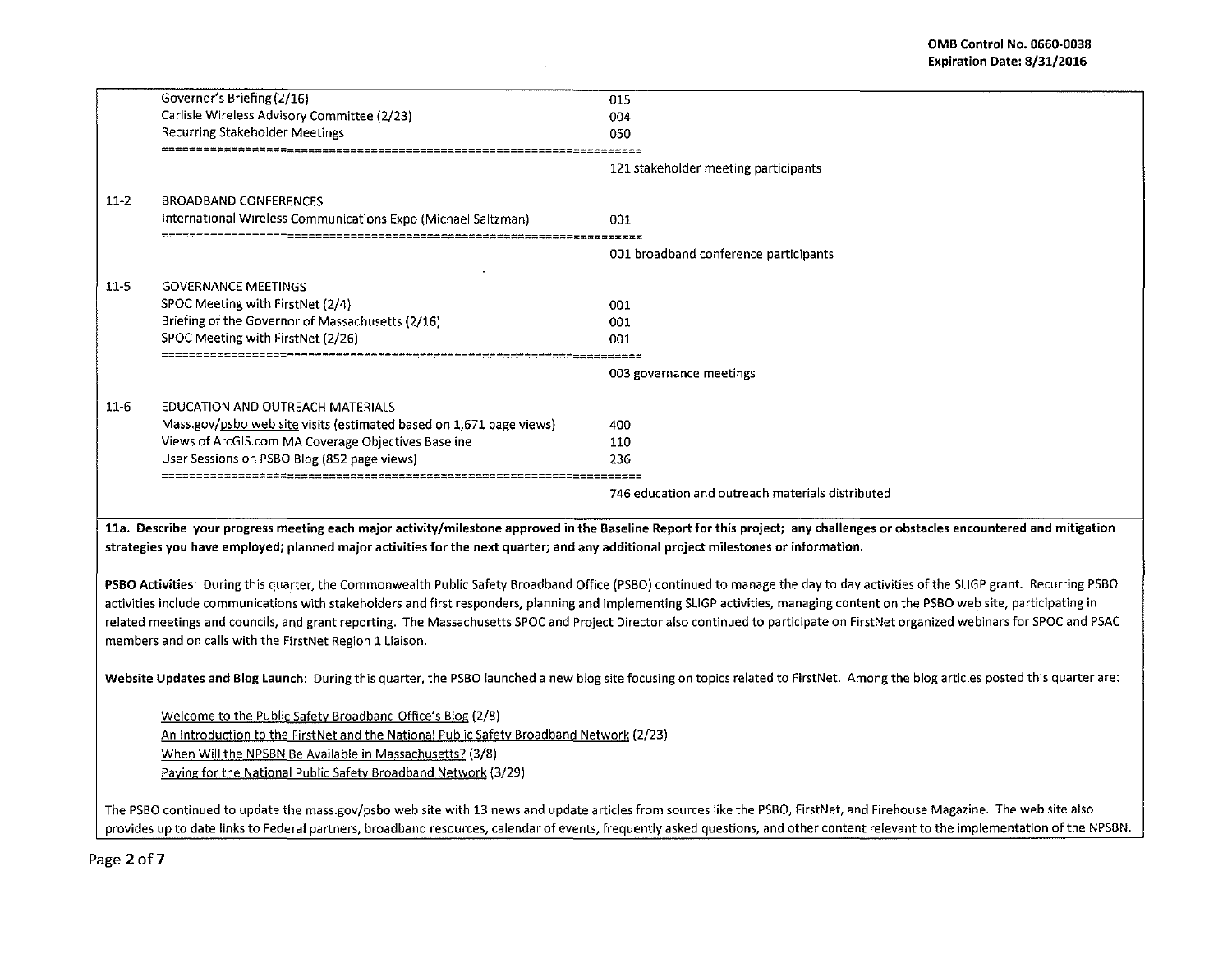New content was also added to provide easy access to the PSBO's new blog site.

The web and blog sites are part of the PSBO's overall outreach strategy for reaching and communicating with stakeholders throughout the Commonwealth. There was a conservative estimate of 400 visits to mass.gov/psbo (based on a Google Analytics report of 1,671 total page views during the quarter). The web site is accessible at http://mass.gov/psbo. Additionally, there were 236 user sessions and 852 page views to the PSBO blog site.

Contact Lists: The PSBO continued to maintain a comprehensive contact list, including chiefs of police, chiefs of fire, emergency managers, EMS directors, chiefs of public and private college and university police, county Sheriffs, PSAP supervisors, and interested parties requesting to be included in PSBO communications lists. The PSBO has also worked with MassiT to establish a series of LISTSERV email distribution lists for email outreach to first responders and others interested in FirstNet in Massachusetts. The USTSERV is planned to be used for mass email updates on FirstNet in the next quarter.

Broadband Conferences: During this quarter, a representative of the PSBO (Project Director Michael Saltzman) participated in the March International Wireless Communications Expo in Nevada. Massachusetts PSBO members participated in sessions involving the FirstNet acquisition, planning, and implementation.

Phase 2 Data Collection: The PSBO will continue to track updates to coverage objectives and user needs related to the Phase 2 Data Collection. It is anticipated that the State Plan Decision Process deliverable will be updated and submitted to FirstNet this summer.

Massachusetts Baseline Coverage Objectives Map: In response to inquiries and to aid with outreach, the PSBO published the Massachusetts FirstNet Baseline Coverage Objectives map to ArcGIS.com as an available data layer and web tool. The web tool was also integrated with the PSBO homepage on Mass.gov. Interested parties can go to the mass.gov/psbo and click on the link for the "Massachusetts FirstNet Baseline Coverage Objective Map" to view the Commonwealth with the FirstNet coverage objectives grid overlay. In addition, users can search for specific locations or towns and can navigate throughout the Commonwealth using this map tool. There have been over 326 total views of this information since publishing it to Arcgis.com.

FirstNet Flyers: Completing a major activity from the last quarter, in January the team completed a mass mailing of customized letters and flyers to chiefs of police, fire chiefs, and EMS directors. Three variations of flyers were created and 872 Fire Services flyers, 719 Law Enforcement flyers, and 333 EMS flyers were mailed to locations throughout the Commonwealth. These letters also provided an update on FirstNet and links to more information on the internet.

Governor's Update: In February, the Massachusetts SPOC provided an update on the FirstNet initiative to the Governor of the Commonwealth of Massachusetts and his staff. Topics covered at this executive briefing included: providing an overview of FirstNet and why it is being implemented, introducing the opt in/opt out decision expected from the Governor in 2017, and discussing options for moving forward.

Article for MassChiefs Newsletter: During the quarter, the PSBO drafted an article for Massachusetts Chiefs of Police Association newsletter. The article covered topics relevant to law enforcement in the Commonwealth and introduces key information about FirstNet. This article is scheduled to be included in a MassChiefs newsletter during the next quarter. The PSBO is also planning articles for other public safety professional newsletters in the coming months.

Participation in Recurring Stakeholder Meetings: PSBO staff continue to participate in recurring meetings of the Greater Boston Police Council, the Statewide Interoperability Executive Committee, the State 911 Commission, the Barnstable County 700 Mhz Subcommittee, OpenCape (a state STOP recipient), Massachusetts Broadband Institute (MBI) (a state STOP recipient), and the UASI region network group (PSNet). This participation includes short updates and fielding NPSBN questions from stakeholders. These meetings included approximately SO NPSBN stakeholders in total .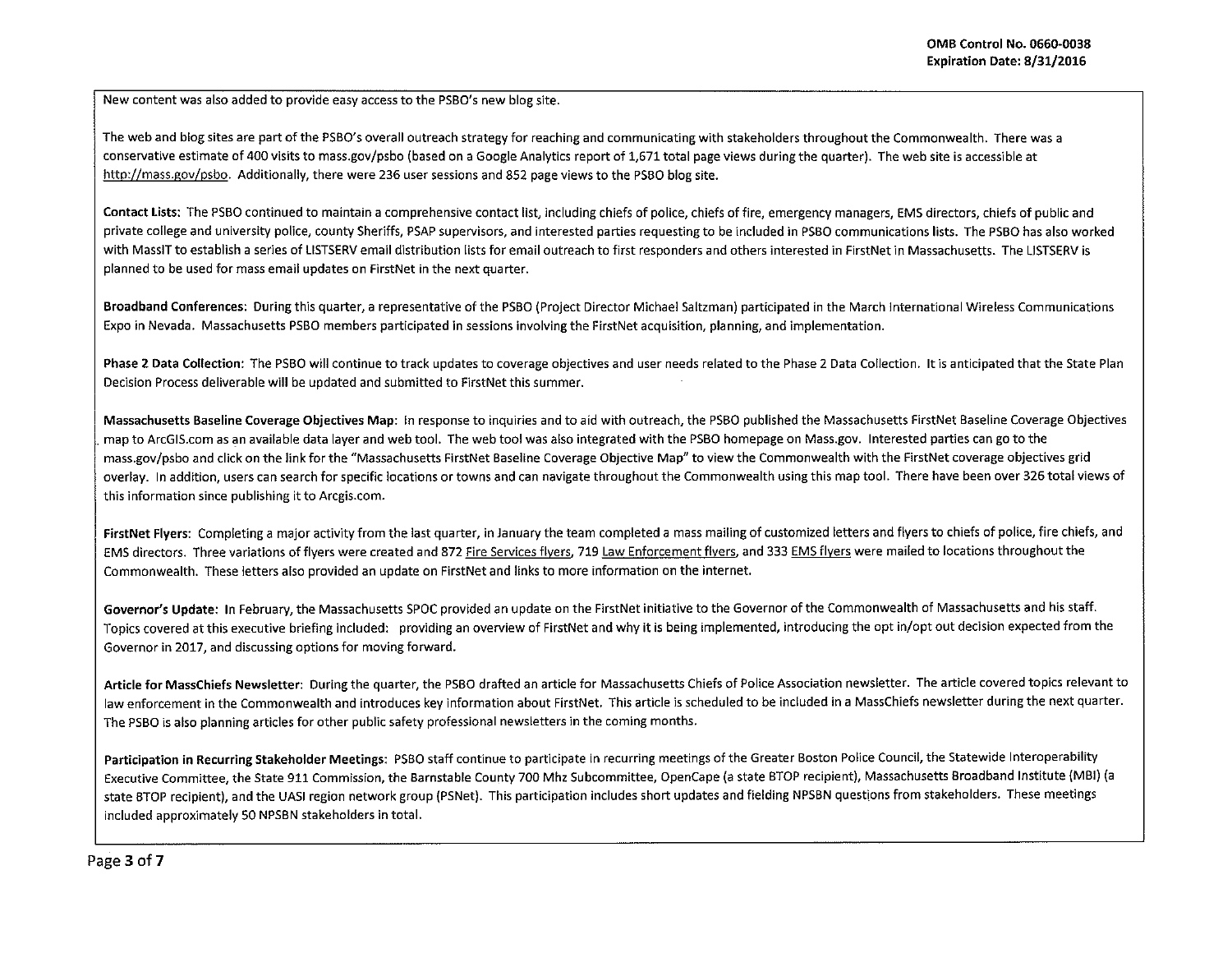Governance: Periodic planning meetings were conducted involving the Massachusetts SPOC, the Project Director, and members of the PSBO. Governance meetings during this period were led by the Commonwealth SPOC and focused on consultation planning and coordination with FirstNet's Region 1 Liaison. Additionally, the Commonwealth SPOC briefed the Governor in February on FirstNet and discussed Massachusetts' role and participation in the initiative.

Tribal Outreach: The Project Director has also periodically reached out to Robert Hendricks, representative of the Mashpee Wampanoag Tribe, and Brett Stearns, representative of the Wampanoag of Gay Head Tribe, to keep them up to date with FirstNet developments. Both tribes were invited to participate in the Massachusetts FirstNet Planning Survey and are included in materials submitted to FirstNet for the Phase 2 Data Collection. On September 18, 2015, the Mashpee Wampanoag tribe's application for Land-into-Trust was approved by the US Department of Interior. This new Land into Trust is not yet represented in FirstNet's Tribal GIS data layers.

11b. If the project team anticipates requesting any changes to the approved Baseline Report in the next quarter, describe those below. Note that any substantive changes to the Baseline Report must be approved by the Department of Commerce before implementation.

This PPR reflects the reviewed, NTIA-approved SLIGP budget for the Commonwealth of Massachusetts. No additional changes are anticipated.

llc. Provide any other information that would be useful to NTIA as it assesses this project's progress.

The project met FirstNet's target for providing Phase 2 information as requested by September 30, 2015, and is actively supporting FirstNet's 2016 consultation initiatives.

lld. Describe any success stories or best practices you have identified. Please be as specific as possible.

As shared with the NTIA team during the September 2014 NTIA SUGP site visit, the PSBO has identified the following best practices, success stories, or lessons learned in regard to SLIGP-funded activities:

- 1. First Net Involvement in regional outreach meetings
- 2. Participation in existing recurring stakeholder meetings
- 3. Conducting outreach on a regional basis
- 4. Participation preferences for morning sessions {going forward)
- 5. Combating misconceptions about FirstNet
- 6. Addressing up-front the impact on T-Band (BAPERN)
- 7. Maintaining a comprehensive contact list
- 8. Multiple notification approach and lead time needed to improve attendance
- 9. Personalizing emails improves response
- 10. Decision to identify the Massachusetts FirstNet Advisory Board (MFAB) as a critical component of First Net governance in Massachusetts
- 11. Phone calls to confirm participation on MFAB
- 12. Leveraging high level relationships with key stakeholders
- 13. Having credibility on sources of outreach (we've been there before)

12. Personnel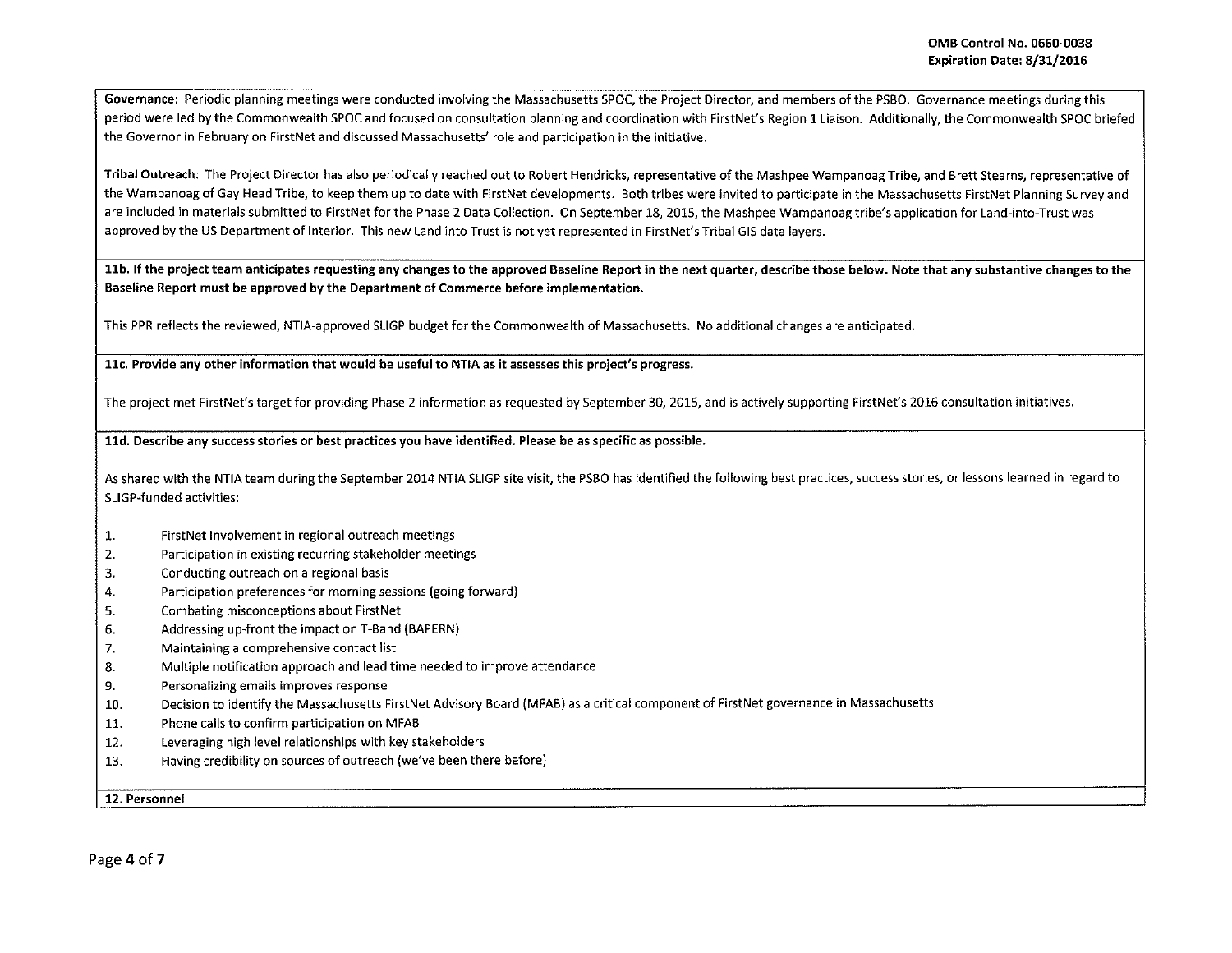12a. If the project is not fully staffed, describe how any lack of staffing may impact the project's time line and when the project will be fully staffed.

Contracts have been executed for the core project staff. Additional contracts will be executed for data collection coordination, SCIP plan updating, legal review, and Phase 2 consulting when needed by the project.

## 12b. Staffing Table

| Job Title                                      | FTE % | <b>Project(s) Assigned</b>                                                                 | Change                        |
|------------------------------------------------|-------|--------------------------------------------------------------------------------------------|-------------------------------|
| Undersecretary of EOPSS                        | 20%   | SLIGP executive oversight                                                                  | No change.                    |
| Deputy Director State 911 Department<br>10%    |       | Stakeholder liaison for emergency dispatch                                                 | Position vacant and not       |
|                                                |       |                                                                                            | billed as match this quarter. |
| <b>State Police Radio Engineer</b>             | 10%   | Statewide radio area network subject matter expert; needs analysis                         | No change.                    |
| Acting Commissioner of DCJIS                   | 10%   | Stakeholder liaison for criminal justice; subject matter expert for criminal justice needs | No change.                    |
| EOPSS Special Projects, Project Manager<br>10% |       | Setup of PSBO office logistics, coordination of EOPSS resources, managing SharePoint       | No change.                    |
|                                                |       | <b>resources</b>                                                                           |                               |
| Compliance and Data Coordinator (OGR)          | 15%   | Grant management, program reporting, site visits, data collection and program close out.   | No change.                    |
| Director HS Division (OGR)                     | 5%    | <b>Grant Administrative Management</b>                                                     | No change.                    |
| <b>Budget Director (OGR)</b>                   | 7%    | Grant set-up, Accounting and Reconciliation, Fiscal Monitoring, Financial Reporting and    | No change.                    |
|                                                |       | Fiscal Close Out                                                                           |                               |
| <b>Fiscal Management and Audit Support</b>     | 5%    | Fiscal Management and Audit Support                                                        | No change.                    |

## 13. Subcontracts (Vendors and/or Subrecipients) N/A

 $\mathbf{r}$ 

13a. Subcontracts Table - Include all subcontractors. The totals from this table must equal the "Subcontracts Total" in Question 14f.

| Name                                     | <b>Subcontract Purpose</b>                                         | Type<br>(Vendor/Subrec.) | RFP/RFQ<br>Issued<br>(Y/N) | Contract<br>Execute<br>d(Y/N) | Start Date | <b>End Date</b> | Total Federal<br>Funds<br>Allocated | <b>Total Matching</b><br><b>Funds Allocated</b> | Project and % Assigned |
|------------------------------------------|--------------------------------------------------------------------|--------------------------|----------------------------|-------------------------------|------------|-----------------|-------------------------------------|-------------------------------------------------|------------------------|
| McInnis<br>Consulting<br><b>Services</b> | Project Director Staff<br>Augmentation                             | Vendor                   | $N/A$ *                    | Y                             | 10/1/13    | 1/31/2018       | \$375,480                           |                                                 |                        |
| The<br>Innovations<br>Group, Inc.        | <b>Broadband Subject</b><br>Matter Expert Staff<br>Augmentation    | Vendor                   | $N/A$ *                    | Υ                             | 10/1/13    | 1/31/2018       | \$439,298                           | \$280,702                                       |                        |
| SWBailey<br>Consulting LLC               | Project Manager Staff<br>Augmentation                              | Vendor                   | $N/A$ <sup>*</sup>         | Y                             | 11/18/13   | 1/31/2018       | \$450,000                           |                                                 |                        |
| SWBailey<br>Consulting LLC               | Education and<br>Outreach Coordinator<br><b>Staff Augmentation</b> | Vendor                   | $N/A$ *                    | $\checkmark$                  | 11/18/13   | 1/31/2018       | \$337,500                           |                                                 |                        |
| SWBailey<br>Consulting LLC               | Data Collection<br>Coordinator Staff<br>Augmentation               | Vendor                   | $N/A$ *                    | Y                             | 11/18/13   | 1/31/2018       | \$50,000                            |                                                 |                        |

Page 5 of 7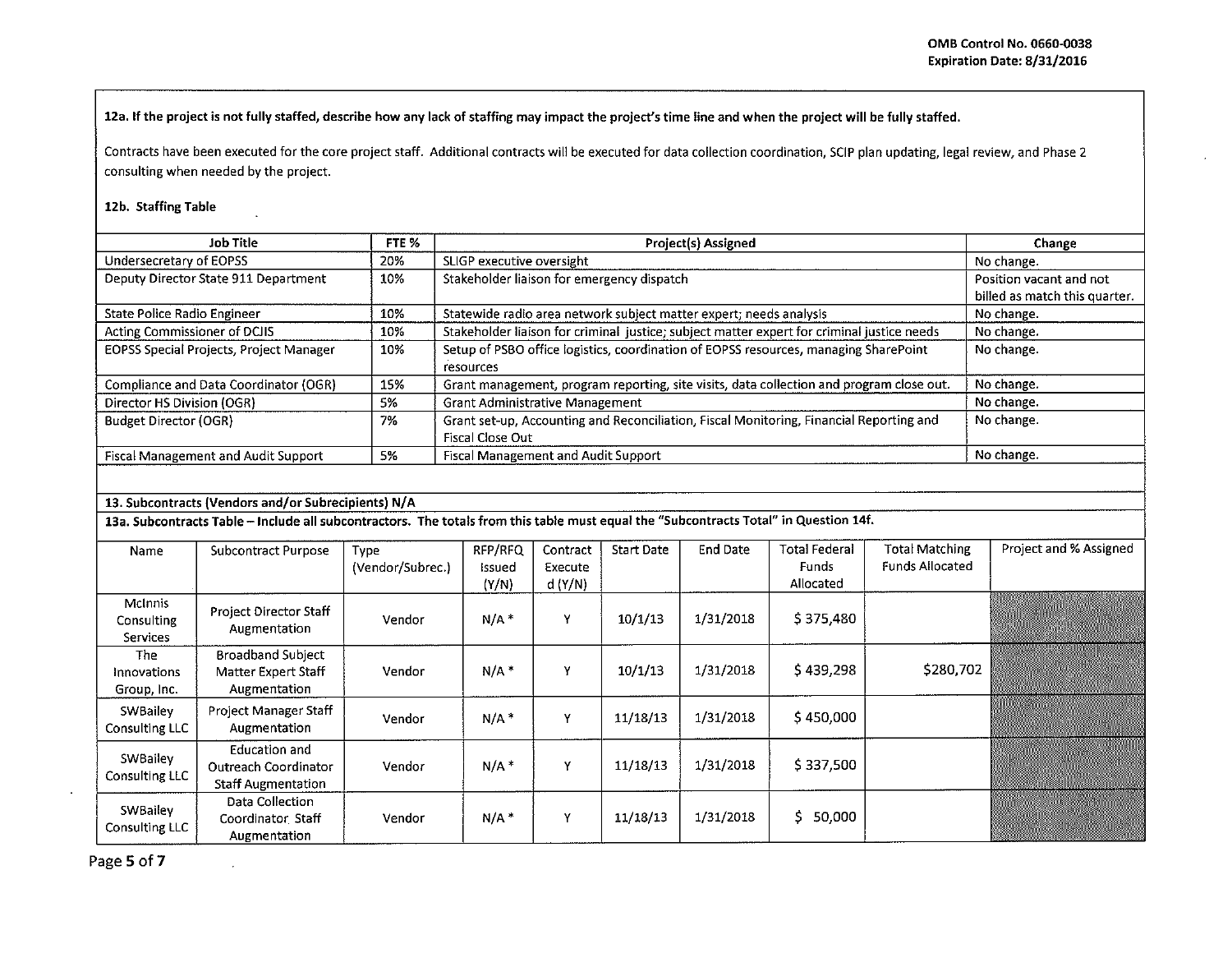| <b>TBD</b>                                                                                                                                                                                                | Legal and Policy<br>Services                                                                                                                                                                                                        |                                                                                                    | Vendor                                | N            | N                | <b>TBD</b> | <b>TBD</b>                 | \$132,665    |                                                |                          |
|-----------------------------------------------------------------------------------------------------------------------------------------------------------------------------------------------------------|-------------------------------------------------------------------------------------------------------------------------------------------------------------------------------------------------------------------------------------|----------------------------------------------------------------------------------------------------|---------------------------------------|--------------|------------------|------------|----------------------------|--------------|------------------------------------------------|--------------------------|
| SWBailey<br><b>Consulting LLC</b>                                                                                                                                                                         | Project and<br>Collaboration Web<br>Site and Admin                                                                                                                                                                                  |                                                                                                    | Vendor                                | $N/A$ *      | Υ                | 11/18/13   | 1/31/2018                  | 5 72,000     |                                                |                          |
|                                                                                                                                                                                                           |                                                                                                                                                                                                                                     |                                                                                                    |                                       |              |                  |            |                            |              |                                                |                          |
|                                                                                                                                                                                                           | NOTE 1: Subcontracts awarded through existing Commonwealth statewide staffing contracts.                                                                                                                                            |                                                                                                    |                                       |              |                  |            |                            |              |                                                |                          |
|                                                                                                                                                                                                           | NOTE 2: Four subcontracts executed with SWBailey Consulting LLC through a consolidated scope of work for project management, education and outreach, data collection, and<br>project and collaboration web site and administration. |                                                                                                    |                                       |              |                  |            |                            |              |                                                |                          |
|                                                                                                                                                                                                           |                                                                                                                                                                                                                                     | NOTE 3 The Innovations Group, Inc. subcontract has been moved from Federal funding to State match. |                                       |              |                  |            |                            |              |                                                |                          |
| NOTE 4: Several contract durations and funds allocated have been amended with the NTIA approval of the Massachusetts' rebudget for Phase 2. Several items, no longer in the<br>budget, have been removed. |                                                                                                                                                                                                                                     |                                                                                                    |                                       |              |                  |            |                            |              |                                                |                          |
|                                                                                                                                                                                                           | 13b. Describe any challenges encountered with vendors and/or subrecipients.                                                                                                                                                         |                                                                                                    |                                       |              |                  |            |                            |              |                                                |                          |
| None.                                                                                                                                                                                                     |                                                                                                                                                                                                                                     |                                                                                                    |                                       |              |                  |            |                            |              |                                                |                          |
| 14. Budget Worksheet                                                                                                                                                                                      |                                                                                                                                                                                                                                     |                                                                                                    |                                       |              |                  |            |                            |              |                                                |                          |
|                                                                                                                                                                                                           | Columns 2, 3 and 4 must match your current project budget for the entire award, which is the SF-424A on file.                                                                                                                       |                                                                                                    |                                       |              |                  |            |                            |              |                                                |                          |
|                                                                                                                                                                                                           |                                                                                                                                                                                                                                     | Only list matching funds that the Department of Commerce has already approved.                     |                                       |              |                  |            |                            |              |                                                |                          |
| NOTE: The budget columns 2-4 below have been updated to reflect the amended, Phase 2 budget approved by NTIA on July 27, 2015.                                                                            |                                                                                                                                                                                                                                     |                                                                                                    |                                       |              |                  |            |                            |              |                                                |                          |
| Project Budget Element (1)                                                                                                                                                                                |                                                                                                                                                                                                                                     | <b>Federal Funds</b><br>Awarded (2)                                                                | <b>Approved Matching</b><br>Funds (3) |              | Total Budget (4) |            | Federal Funds Expended (5) |              | <b>Approved Matching</b><br>Funds Expended (6) | Total Funds Expended (7) |
| a. Personnel Salaries                                                                                                                                                                                     |                                                                                                                                                                                                                                     | \$114,688.00                                                                                       |                                       | \$253,029.00 | \$367,717.00     |            |                            | \$62,665.15  | \$137,446.75                                   | \$200,111.90             |
| b. Personnel Fringe Benefits                                                                                                                                                                              |                                                                                                                                                                                                                                     | \$34,537.00                                                                                        |                                       | \$-          | \$34,537.00      |            |                            | \$17,609.39  | $\mathsf{S}$ -                                 | \$17,609.39              |
| c. Travel                                                                                                                                                                                                 |                                                                                                                                                                                                                                     | \$33,400.00                                                                                        |                                       | \$-          | \$33,400.00      |            |                            | \$15,601.11  | $\overline{\mathsf{S}}$                        | \$15,601.11              |
| d. Equipment                                                                                                                                                                                              |                                                                                                                                                                                                                                     | \$-                                                                                                |                                       | \$-          |                  | Ś-         |                            | \$-          | Ŝ-                                             | Ś-                       |
| e. Materials/Supplies                                                                                                                                                                                     |                                                                                                                                                                                                                                     | \$-                                                                                                |                                       | \$6,799.00   |                  | \$6,799.00 |                            | \$-          | \$5,898.82                                     | \$5,898.82               |
| f. Subcontracts Total                                                                                                                                                                                     |                                                                                                                                                                                                                                     | \$1,856,943.00                                                                                     |                                       | \$280,702.00 | \$2,137,645.00   |            |                            | \$926,395.17 | \$143,125.00                                   | \$1,069,520.17           |
| g. Other                                                                                                                                                                                                  |                                                                                                                                                                                                                                     | \$24,000.00                                                                                        |                                       | \$-          | \$24,000.00      |            |                            | \$15,251.98  | \$-                                            | \$15,251.98              |
| h. Indirect Charges                                                                                                                                                                                       |                                                                                                                                                                                                                                     | \$98,552.00                                                                                        |                                       | \$-          | \$98,552.00      |            |                            | \$80,956.41  | \$-                                            | \$80,956.41              |
| i. Total Costs                                                                                                                                                                                            |                                                                                                                                                                                                                                     | \$2,162,120.00                                                                                     |                                       | \$540,530.00 | \$2,702,650.00   |            | \$1,118,479.21             |              | \$286,470.57                                   | \$1,404,949.78           |
| i. % of Total                                                                                                                                                                                             |                                                                                                                                                                                                                                     | 80%                                                                                                |                                       | 20%          |                  | 100%       |                            | 80%          | 20%                                            | 100%                     |
| 15. Certification: I certify to the best of my knowledge and belief that this report is correct and complete for performance of activities for the purpose(s) set forth in the award                      |                                                                                                                                                                                                                                     |                                                                                                    |                                       |              |                  |            |                            |              |                                                |                          |
| documents.                                                                                                                                                                                                |                                                                                                                                                                                                                                     |                                                                                                    |                                       |              |                  |            |                            |              |                                                |                          |
|                                                                                                                                                                                                           |                                                                                                                                                                                                                                     |                                                                                                    |                                       |              |                  |            |                            |              |                                                |                          |